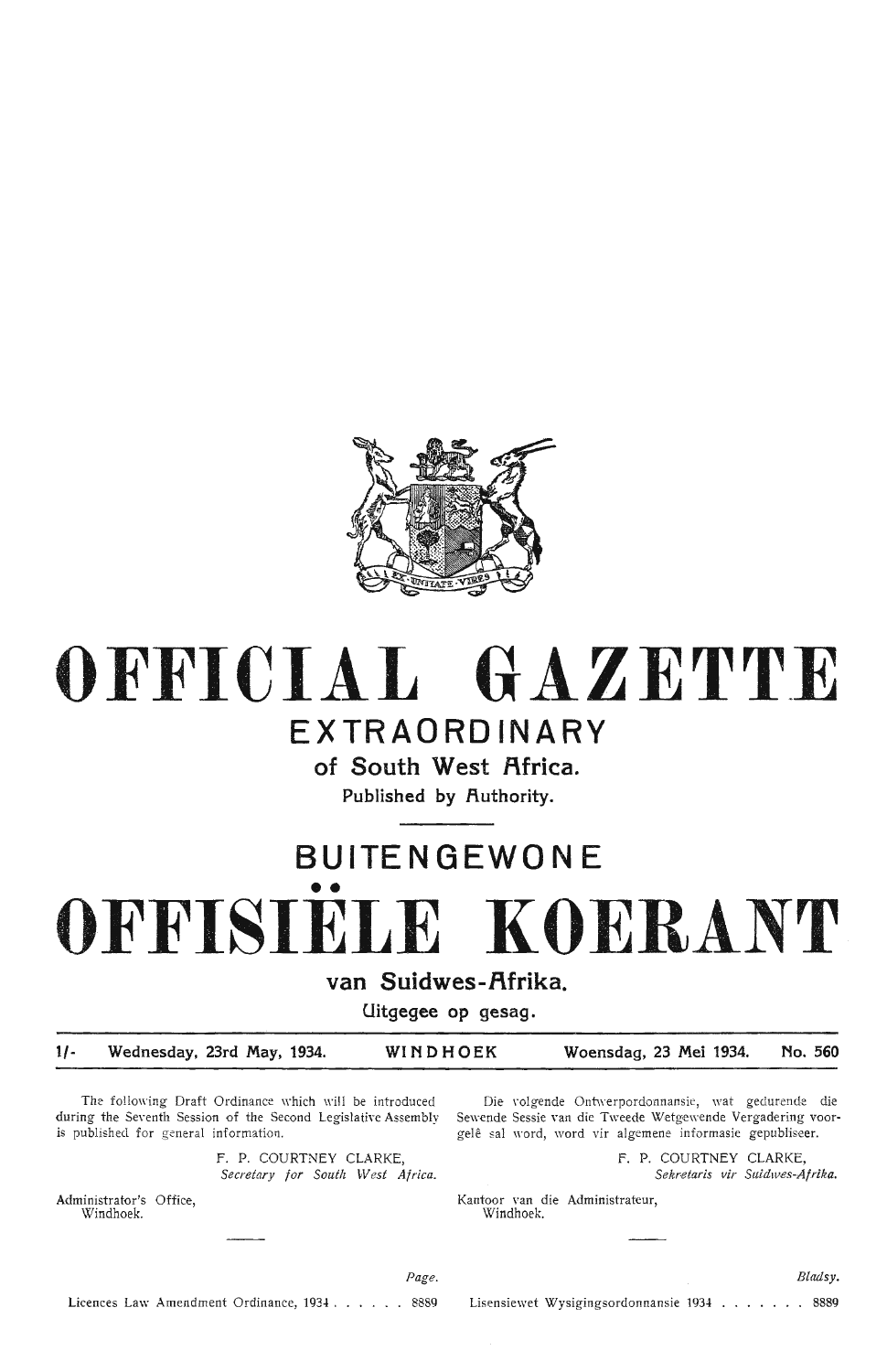#### **DRAFT ORDINANCE**

To amend the law relating to the licensing of trades, occupations and callings.

BE IT ORDAINED by the Legislative Assembly for the Territory of South West Africa as follows:—

1. In this Ordinance the expression "the principal law" means the Licences Proclamation, 1921 (Proclamation No. 21) of 1921), as amended by the Licences Amendment Proclamation, 1921 (Proclamation No. 33 of 1921), the Licences Further Amendment Proclamation, 1922 (Proclamation No. 21 of 1922), the Licences Proclamation Amendment Proclamation, 1925 (Proclamation No. 29 of 1925), the Licences Proclamation Amendment Proclamation, 1928 (Proclamation No. 18 of 1928), the Licences La\v Amendment Ordinance, 1928 (Ordi- nance No. 12 of 1928), the Licences Law Further Amendment Ordinance, 1929 (Ordinance No. 7 of 1929), the Licences Law Further Amendment Ordinance, 1930 (Ordinance No. 1 of 1930), the Licences Law Amendment Proclamation, 1931 (Proclamation No. 13 of 1931), the Licences Law Further Amend-<br>ment Proclamation, 1931 (Proclamation No. 18 of 1931), the Licences Law Amendment Ordinance, 1932 (Ordinance No. 3 of 1932), and the Licences Law Amendment Further Amendment Proclamation, 1933 (Proclamation No. 8 of 1933).

2. The section under the heading "General Dealer" in the First Schedule to the principal law is hereby amended as follows:-

- (a) By deleting the words "and shall be signed by the Magistrate" at the end. of paragraph 3.
- (b) By deleting sub-paragraph (2) of paragraph 4, and substituting the following new paragraph therefor:—

"4. (2) Before considering any application for a certificate by or on behalf of any pers.on whose name does not appear upon the list fram ed for the district under the provisions of section *six* hereof, the Magistrate shall ascertain from the senior officer of police for the district if anything is known against the applicant.''

(c) By deleting sub-paragraph (3) of paragraph 4, and sub-<br>stituting the following new paragraph therefor:—

 $4.$  (3) The Magistrate shall forward any application made to him for a licence or for an additional licence, with his· recommendations and observations thereon, to the Secretary for the Terrifory so that the matter may be laid before the Administrator-in-Exacutive-Committee, and the grant-<br>ing or refusal of a certificate for the issue of such licence or additional licence shall be in the discretion of the Administrator-in-Executive-Committee

If such a certificate is issued it shall be signed by the Secretary for the Territory, or any person authorised by him."

(d) By deleting sub-paragraph (6) of paragraph 4, and sub-<br>stituting the following new paragraph therefor:—

 $4.$  (6) A certificate for the issue of a general dealer's licence may be issued subject to the restriction that such licence is to be deemed to authorize only wholesale transactions."

(e) By deleting paragraph 7, and substituting therefor the following new paragraph:-

> $''7$ . (1) In case any person whose name shall have been placed upon any list framed under the provisions of the preceding paragraph shall wish to change the place at which his business shall in future be carried on it shall be lawful for such person to apply (upon payment of a fee of five shillings) to the Magistrate for a certificate authorising the removal of the. business to some other place within the area of jurisdiction of such Magistrate, and such apphcation shall then be for-

### **ONTWERPORDONNANSIE**

Om die Wet met betrekking tot die lisensiëring van ambagte. besighede en beroepe te wysig.

DIT WORD VERORDEN deur die Wetgewende Ver-<br>gadering van die Gebied Suidwes-Afrika as volg:-

1. In hierdie Ordonnansie beteken die uitdrukking 'die hoofwet" "De Licentie Proklamatie 1921" (Proklamasie No. 21 van 1921), soos gewysig by "De Licentie Wyziging Proklamatie 1921" (Proklamasie No. 33 \·an 1921), ''D~ Verdere Licenties Wyziging Proklamatie 1922" (Proklamasie No. 21 \'a\_n 1922), "De Licentie Proklamatie Wvzigings-Proklamatie 1925" (Proklamasie No. 29 van 1925), die Lisensie Proklamasie Wysigings Proklamasie 1928 (Proklamasie No. 18 van 1928), die Lisensiewet-Wysigingsordonnansie 1928 (Ordonnansie No. 12 van 1928), die Lisensiewet Verder Wysigingsordonnansie 1929 (Ordonnansie No. 7 van 1929), die Lisensiewet Verder Wysigingsordonnansie 1930 (Ordonnansie No. 1 van 1930), die Lisensiewet Wysigingsproklamasie 1931 (Proklamasie No. 13 van 1931), die Lisensiewet Verder Wysigings. proklamasie 1931 (Proklamasie No. 18 van 1931), die Lisensiewet Wysigings-Ordonnansie 1932 (Ordonnansie No. 3 van 1932) en die Lisensiewet Wysiging Verder Wysigingsproklamasie 1933 (Proklamasie No.  $8 \text{ van } 1933$ ).

2. Die artikel onder die opskrif "Algemene Handelaar" in die Eerste Bylae tot die hoofwet word hierby gewysig as volg:-

- (a) Deur skrapping van die woorde "en door de Magistraat geteekend worden" aan die end van paragraaf 3.
- (b) Deur skrapping van sub-paragraaf (2) van paragraaf 4 en die vervanging daarvan deur die volgende nuwe paragraaf :-

"4. (2) Alvorens enige aansoek om 'n sertifi.<br>kaat deur of ten bate van enige persoon wie se naam nie op die lys verskyn nie wat kragtens artikel *ses* hiervan vir die distrik opgestel is, moet die Ma. gistraat van die Hoofbeampie van die polisie vir die distrik verneem of enigiets teen die applikant bekend is."

(c) Deur skrapping van Sub-paragraaf (3) van paragraaf 4, en die vervanging daarvan deur die volgende nuwe paragraaf :-

"4. (3) Die Magistraat moet enige aansoek om 'n lisensie of om 'n addisionele lisensie, met sy aanbevelings en opmerkings daarop aan die Sekretaris van die Gebied stuur sodat die saak aan die Ad· ministrateur-in-Uitvoerende-Komitee voorgelê kan word en die toestaan of weiering van 'n sertifikaat vir die uitreiking van sodanige lisensie of addisionele lisensie sal aan die oordeel van die Administrateurin-Uitvoerende-Komitee oorgelaat word. Indien so-<br>danige sertifikaat uitgereik word, moet dit deur<br>die Sekretaris van die Gebied of enige persoon die Gehielaris van die Gebied of einge pers

(d) Deur skrapping van sub-paragraaf (6) van paragraaf 4, en die vervanging daarvan deur die volgende nuwe paragraaf :-

> "4. (6) 'n Sertifikaat vir die uitreiking van 'n algemene handelaarslisensie kan uitgereik word onderhewig aan die beperking dat sodanige lisensie net as magtiging van groothandelstransaksies beskou moet word."

(e) Deur skrapping van paragraaf 7 en die vervanging daar-<br>van deur die volgende nuwe paragraaf:-

" $7.$  (1) Ingeval enige persoon, wie se naam op enige lys gesit is wat opgestel is kragtens die voorafgaande paragraaf die plek wil verander waar sy besigheid in toekoms gedryf sal word, dan het sodanige persoon die reg om (teen betaling van 'n fooi van vyf sjielings) by die Magistraat aansoek te doen om 'n sertifikaat wat die verplasing van die besigheid na 'n ander plek binne die regsgebied an sodanige Magistraat magtig en sodanige aansoek